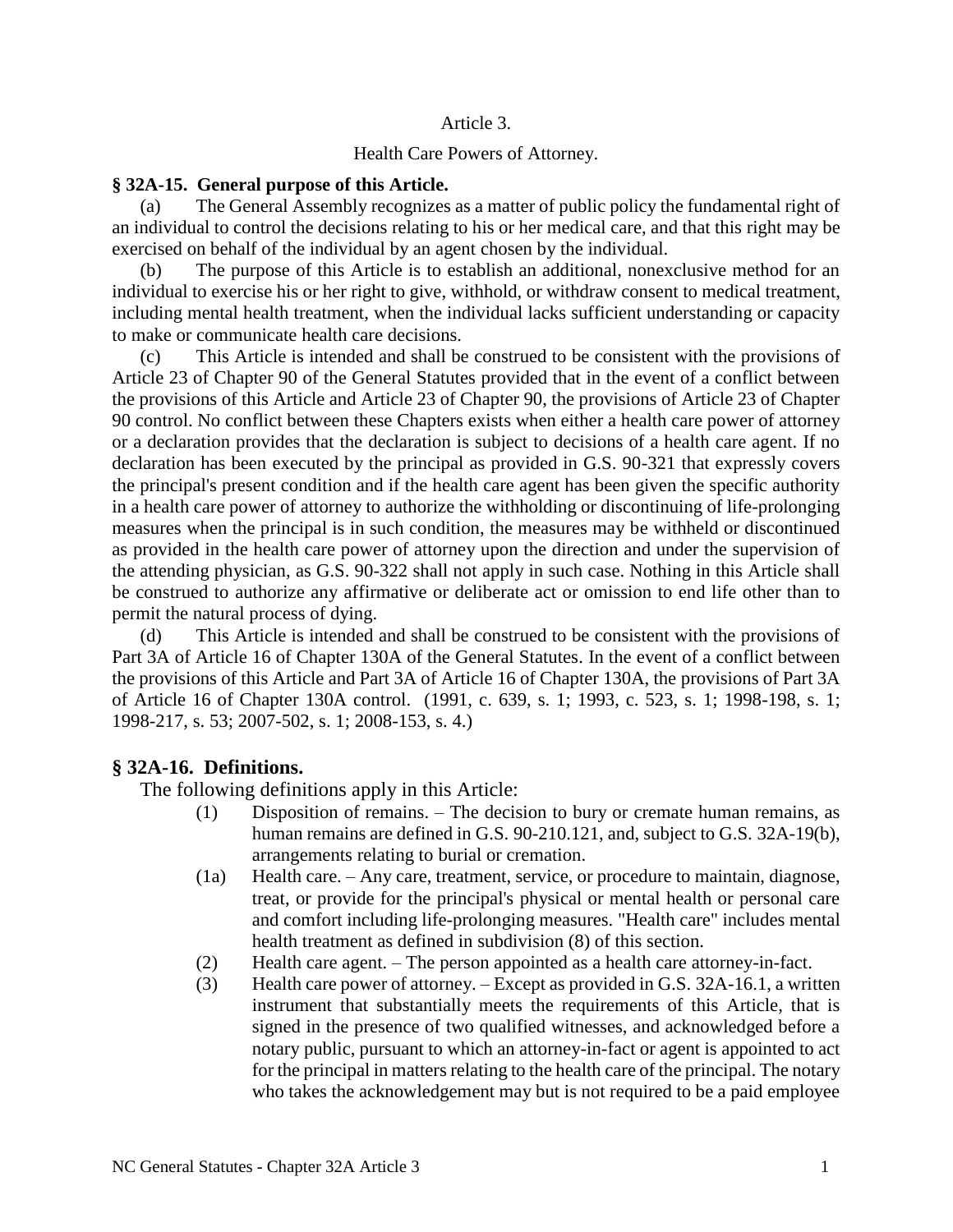of the attending physician or mental health treatment provider, a paid employee of a health facility in which the principal is a patient, or a paid employee of a nursing home or any adult care home in which the principal resides.

- (4) Life-prolonging measures. Medical procedures or interventions which in the judgment of the attending physician would serve only to postpone artificially the moment of death by sustaining, restoring, or supplanting a vital function, including mechanical ventilation, dialysis, antibiotics, artificial nutrition and hydration, and similar forms of treatment. Life-prolonging measures do not include care necessary to provide comfort or to alleviate pain.
- (5) Principal. The person making the health care power of attorney.
- (6) Qualified witness. Except as provided in G.S. 32A-16.1, a witness in whose presence the principal has executed the health care power of attorney, who believes the principal to be of sound mind, and who states that he or she (i) is not related within the third degree to the principal nor to the principal's spouse, (ii) does not know nor have a reasonable expectation that he or she would be entitled to any portion of the estate of the principal upon the principal's death under any existing will or codicil of the principal or under the Intestate Succession Act as it then provides, (iii) is not the attending physician or mental health treatment provider of the principal, nor a licensed health care provider who is a paid employee of the attending physician or mental health treatment provider, nor a paid employee of a health facility in which the principal is a patient, nor a paid employee of a nursing home or any adult care home in which the principal resides, and (iv) does not have a claim against any portion of the estate of the principal at the time of the principal's execution of the health care power of attorney.
- (7) Advance instruction for mental health treatment or advance instruction. As defined in G.S. 122C-72(1).
- (8) Mental health treatment. The process of providing for the physical, emotional, psychological, and social needs of the principal for the principal's mental illness. "Mental health treatment" includes electroconvulsive treatment, treatment of mental illness with psychotropic medication, and admission to and retention in a facility for care or treatment of mental illness. (1991, c. 639, s. 1; 1998-198, s. 1; 1998-217, s. 53; 2005-351, s. 1; 2006-226, s. 32; 2007-502, s. 2; 2020-3, s. 4.10(a).)

# **§ 32A-16.1. Health care powers of attorney executed during state of emergency.**

(a) The requirement of G.S. 32A-16(3) that a health care power of attorney be executed in the presence of two qualified witnesses shall be waived for all instruments executed on or after the effective date of this section and prior to termination of the state of emergency declared by Governor Roy Cooper in Executive Order No. 116, on March 10, 2020, as the same may be extended by any subsequent executive order, such that an instrument that is signed by the principal, properly acknowledged before a notary public, and otherwise executed in compliance with the provisions of this Article shall not be invalidated by the principal's failure to execute the health care power of attorney in the presence of two qualified witnesses.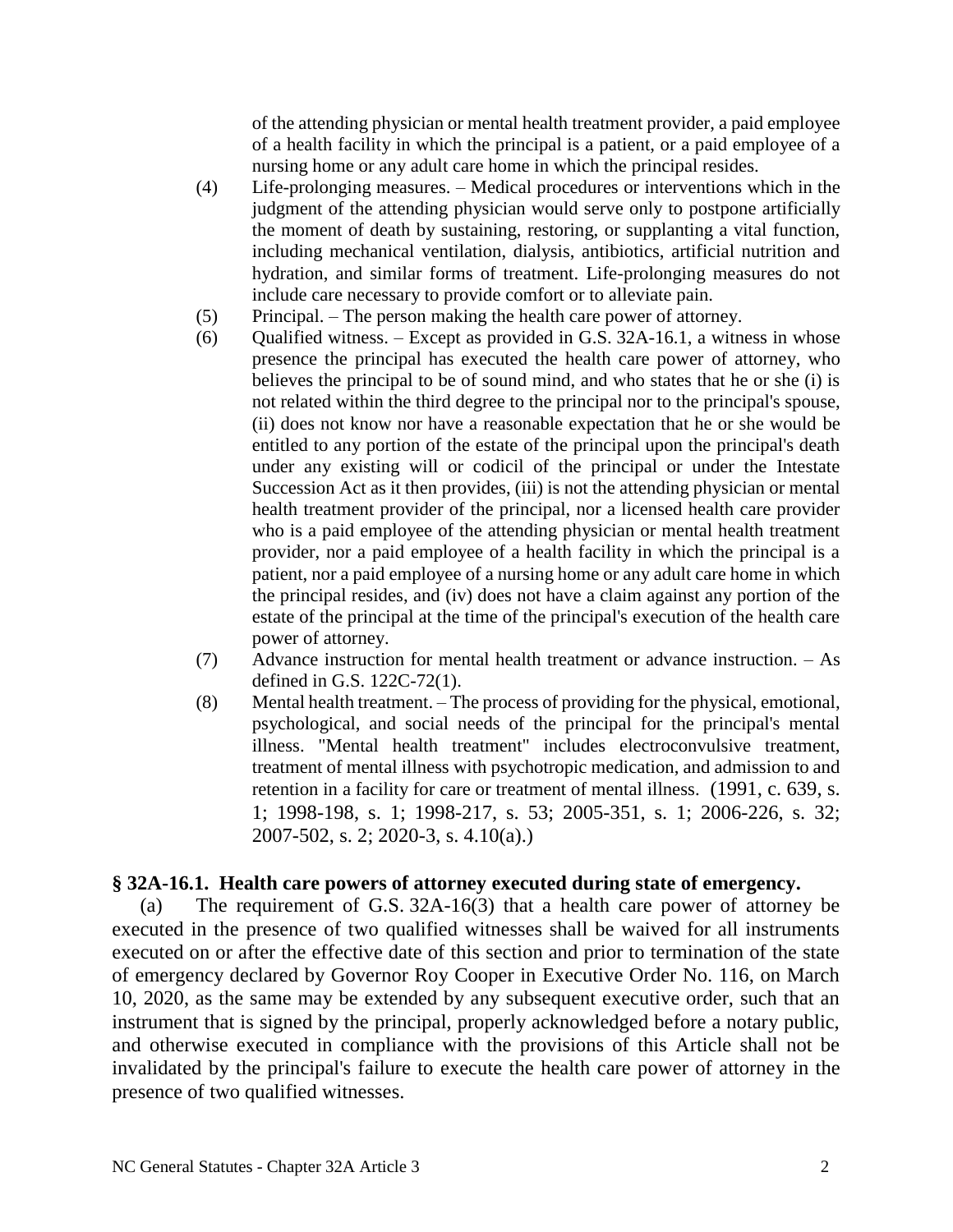(b) Health care powers of attorney executed without two qualified witnesses during the time period defined in subsection (a) of this section shall contain a short and plain statement indicating that the instrument was executed in accordance with the procedures of this section.

(c) This section shall expire at 12:01 A.M. on August 1, 2020; provided, however, all instruments made in accordance with this section and while this section is in effect shall remain effective and shall not need to be reaffirmed. (2020-3, s. 4.10(b).)

#### **§ 32A-17. Who may make a health care power of attorney.**

Any person having understanding and capacity to make and communicate health care decisions, who is 18 years of age or older, may make a health care power of attorney. (1991, c. 639, s. 1.)

#### **§ 32A-18. Who may act as a health care attorney-in-fact.**

Any competent person who is not engaged in providing health care to the principal for remuneration, and who is 18 years of age or older, may act as a health care agent. (1991, c. 639, s. 1.)

#### **§ 32A-19. Extent of authority; limitations of authority.**

A principal, pursuant to a health care power of attorney, may grant to the health care agent full power and authority to make health care decisions to the same extent that the principal could make those decisions for himself or herself if he or she had capacity to make and communicate health care decisions, including without limitation, the power to authorize withholding or discontinuing life-prolonging measures and the power to authorize the giving or withholding of mental health treatment. A health care power of attorney may also contain or incorporate by reference any lawful guidelines or directions relating to the health care of the principal as the principal deems appropriate.

(a1) A health care power of attorney may incorporate or be combined with an advance instruction for mental health treatment prepared pursuant to Part 2 of Article 3 of Chapter 122C of the General Statutes. A health care agent's decisions about mental health treatment shall be consistent with any statements the principal has expressed in an advance instruction for mental health treatment if one so exists, and if none exists, shall be consistent with what the agent believes in good faith to be the manner in which the principal would act if the principal did not lack capacity to make or communicate health care decisions. A health care agent is not subject to criminal prosecution, civil liability, or professional disciplinary action for any action taken in good faith pursuant to an advance instruction for mental health treatment.

(b) A health care power of attorney may authorize the health care agent to exercise any and all rights the principal may have with respect to anatomical gifts, the authorization of any autopsy, and the disposition of remains; provided this authority is limited to incurring reasonable costs related to exercising these powers, and a health care power of attorney does not give the health care agent general authority over a principal's property or financial affairs.

(c) A health care power of attorney may contain, and the authority of the health care agent shall be subject to, the specific limitations or restrictions as the principal deems appropriate.

(d) The powers and authority granted to the health care agent pursuant to a health care power of attorney shall be limited to the matters addressed in it, and, except as necessary to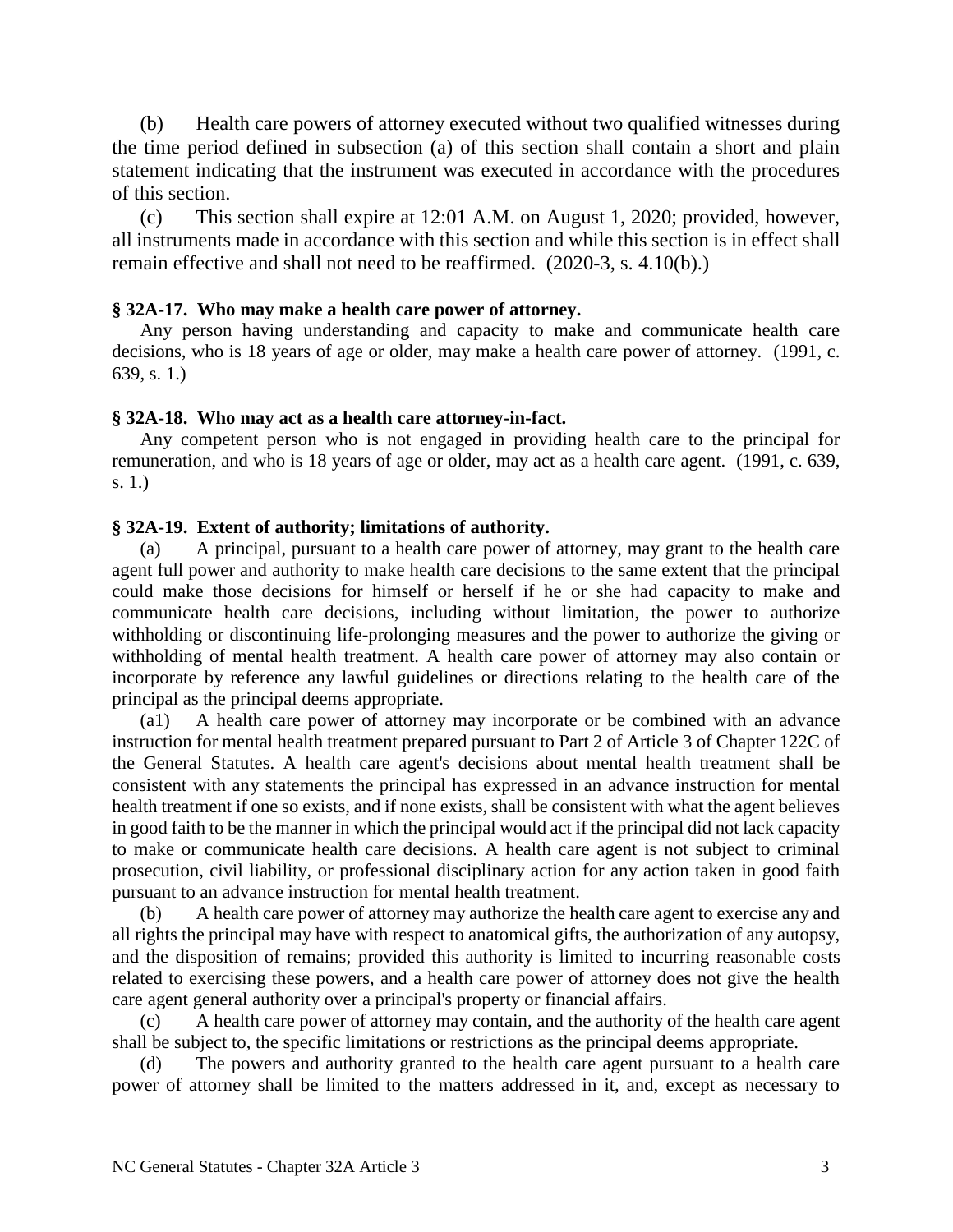exercise such powers and authority relating to health care, shall not confer any power or authority with respect to the property or financial affairs of the principal.

(e) This Article shall not be construed to invalidate a power of attorney that authorizes an agent to make health care decisions for the principal, which was executed prior to October 1, 1991.

(f) A health care power of attorney does not limit any authority in Article 5 of Chapter 122C of the General Statutes either to take a person into custody or to admit, retain, or treat a person in a facility. (1991, c. 639, s. 1; 1998-198, s. 1; 1998-217, s. 53; 2007-502, s. 3.)

## **§ 32A-20. Effectiveness and duration; revocation.**

(a) A health care power of attorney shall become effective when and if the physician or physicians or, in the case of mental health treatment, physician or eligible psychologist as defined in G.S. 122C-3(13d), designated by the principal determine in writing that the principal lacks sufficient understanding or capacity to make or communicate decisions relating to the health care of the principal, and shall continue in effect during the incapacity of the principal. The determination shall be made by the principal's attending physician or eligible psychologist if the physician or physicians or eligible psychologist designated by the principal is unavailable or is otherwise unable or unwilling to make this determination or if the principal failed to designate a physician or physicians or eligible psychologist to make this determination. A health care power of attorney may include a provision that, if the principal does not designate a physician for reasons based on his religious or moral beliefs as specified in the health care power of attorney, a person designated by the principal in the health care power of attorney may certify in writing, acknowledged before a notary public, that the principal lacks sufficient understanding or capacity to make or communicate decisions relating to his health care. The person so designated must be a competent person 18 years of age or older, not engaged in providing health care to the principal for remuneration, and must be a person other than the health care agent. For purposes of exercising authority described in G.S. 32A-19(b), however, a health care power of attorney shall be effective following the death of the principal without regard to the principal's understanding or capacity when the principal was living. Nothing in this section shall be construed to prevent a principal from revoking a health care power of attorney.

Except for purposes of exercising authority granted by a health care power of attorney with respect to anatomical gifts, autopsy, or disposition of remains as provided in G.S. 32A-19(b), a health care power of attorney is revoked by the death of the principal. A health care power of attorney may be revoked by the principal at any time, so long as the principal is capable of making and communicating health care decisions. The principal may exercise this right of revocation by executing and acknowledging an instrument of revocation, by executing and acknowledging a subsequent health care power of attorney, or in any other manner by which the principal is able to communicate an intent to revoke. This revocation becomes effective only upon communication by the principal to each health care agent named in the revoked health care power of attorney and to the principal's attending physician or eligible psychologist.

(c) The authority of a health care agent who is the spouse of the principal shall be revoked upon the entry by a court of a decree of divorce or separation between the principal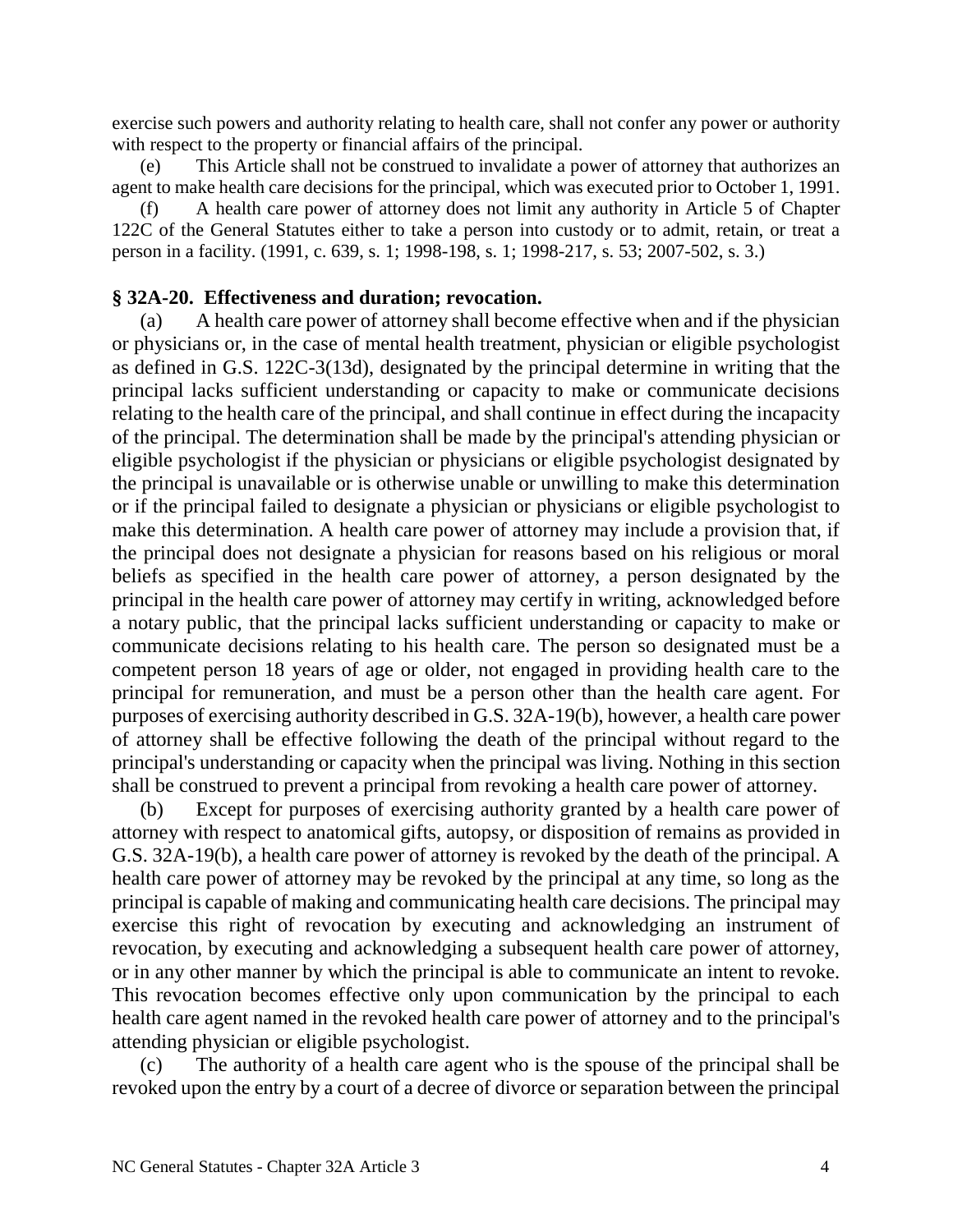and the health care agent; provided that if the health care power of attorney designates a successor health care agent, the successor shall serve as the health care agent, and the health care power of attorney shall not be revoked. (1991, c. 639, s. 1; 1993, c. 523, s. 2; 1998-198, s. 1; 1998-217, s. 53; 2005-351, s. 2; 2006-226, s. 32; 2011-344, s. 10; 2012-18, s. 3.11.)

## **§ 32A-21. Appointment, resignation, removal, and substitution.**

(a) A health care power of attorney may contain provisions relating to the appointment, resignation, removal and substitution of the health care agent.

(b) If all health care agents named in the instrument or substituted, die or for any reason fail or refuse to act, and all methods of substitution have been exhausted, the health care power of attorney shall cease to be effective. (1991, c. 639, s. 1.)

## **§ 32A-22. Relation of the health care agent to a court-appointed fiduciary and to a general attorney-in-fact.**

(a) If, following the execution of a health care power of attorney, a court of competent jurisdiction appoints a guardian of the person of the principal, or a general guardian with powers over the person of the principal, the guardian may petition the court, after giving notice to the health care agent, to suspend the authority of the health care agent during the guardianship. The court may suspend the authority of the health care agent for good cause shown, provided that the court's order must direct whether the guardian shall act consistently with the health care power of attorney or whether and in what respect the guardian may deviate from it. Any order suspending the authority of the health care agent must set forth the court's findings of fact and conclusions of law. The guardian shall act consistently with G.S. 35A-1201(a)(5). A health care provider shall be fully protected from liability in relying on a health care power of attorney until given actual notice of the court's order suspending the authority of the health care agent.

(b) A principal may nominate, by a health care power of attorney, the guardian of the person of the principal if a guardianship proceeding is thereafter commenced. The court shall make its appointment in accordance with the principal's most recent nomination in an unrevoked health care power of attorney, except for good cause shown.

(c) The execution of a health care power of attorney shall not revoke, restrict or otherwise affect any nonhealth care powers granted by the principal to an attorney-in-fact pursuant to a general power of attorney; provided that the powers granted to the health care agent with respect to health care matters shall be superior to any similar powers granted by the principal to an attorney-in-fact under a general power of attorney.

(d) A health care power of attorney may be combined with or incorporated into a general power of attorney which is executed in accordance with the requirements of this Article. (1991, c. 639, s. 1; 1998-198, s. 1; 1998-217, s. 53; 2007-502, s. 4.)

## **§ 32A-23. Article 2, Chapter 32A, not applicable.**

The provisions of Article 2 of this Chapter shall not be applicable to a health care power of attorney executed pursuant to this Article. (1991, c. 639, s. 1.)

## **§ 32A-24. Reliance on health care power of attorney; defense.**

(a) Any physician or other health care provider involved in the medical care of the principal may rely upon the authority of the health care agent contained in a signed and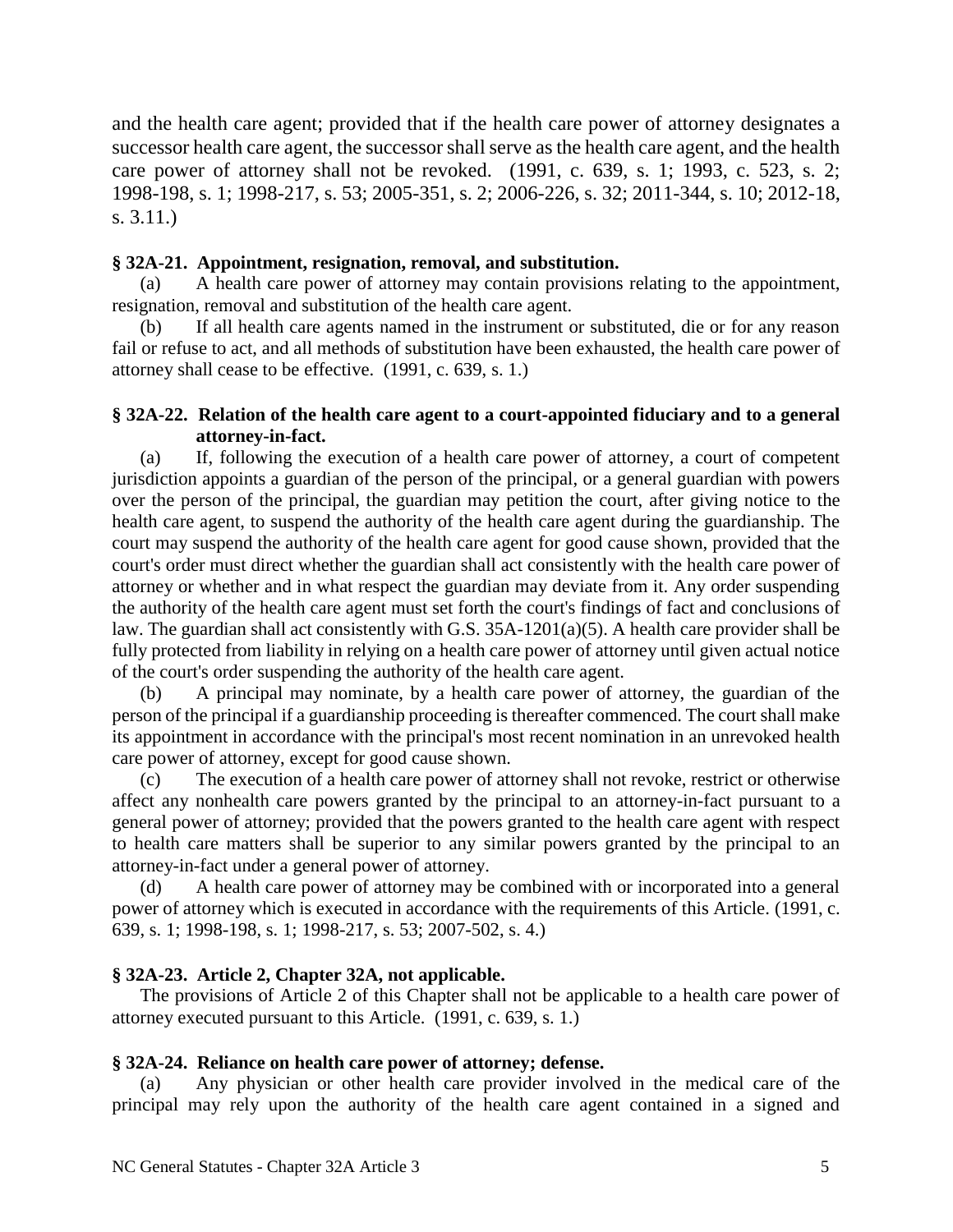acknowledged health care power of attorney in the absence of actual knowledge of revocation of the health care power of attorney. The physician or health care provider may rely upon a copy of the health care power of attorney obtained from the Advance Health Care Directive Registry maintained by the Secretary of State pursuant to Article 21 of Chapter 130A of the General Statutes to the same extent that the individual may rely upon the original document.

(b) All health care decisions made by a health care agent pursuant to a health care power of attorney during any period following a determination that the principal lacks understanding or capacity to make or communicate health care decisions shall have the same effect as if the principal were not incapacitated and were present and acting on his or her own behalf. Any health care provider relying in good faith on the authority of a health care agent shall be protected to the full extent of the power conferred upon the health care agent, and no person so relying on the authority of the health care agent shall be liable, by reason of his reliance, for actions taken pursuant to a decision of the health care agent.

(c) The withholding or withdrawal of life-prolonging measures by or under the orders of a physician pursuant to the authorization of a health care agent shall not be considered suicide or the cause of death for any civil or criminal purpose nor shall it be considered unprofessional conduct or a lack of professional competence. Any person, institution or facility, including without limitation the health care agent and the attending physician, against whom criminal or civil liability is asserted because of conduct described in this section, may interpose this section as a defense.

(d) The protections of this section extend to any valid health care power of attorney, including a document valid under G.S. 32A-27; these protections are not limited to health care powers of attorney prepared in accordance with the statutory form provided in G.S. 32A-25.1, or to health care powers of attorney filed with the Advance Health Care Directive Registry maintained by the Secretary of State. A health care provider may rely in good faith on an oral or written statement by legal counsel that a document appears to meet applicable statutory requirements for a health care power of attorney. These protections also extend to a document executed in another jurisdiction that is valid as a health care power of attorney under G.S. 32A-27. A health care provider shall have no liability for acting in accordance with a revoked health care power of attorney unless that provider has actual notice of the revocation. (1991, c. 639, s. 1; 2001-455, s. 3; 2001-513, s. 30(b); 2007-502, ss. 5(a), (b).)

**§ 32A-25:** Repealed by Session Laws 2007-502, s. 6(a), effective October 1, 2007.

#### **§ 32A-25.1. Statutory form health care power of attorney.**

(a) The use of the following form in the creation of a health care power of attorney is lawful and, when used, it shall meet the requirements of and be construed in accordance with the provisions of this Article:

#### **HEALTH CARE POWER OF ATTORNEY**

**NOTE: YOU SHOULD USE THIS DOCUMENT TO NAME A PERSON AS YOUR HEALTH CARE AGENT IF YOU ARE COMFORTABLE GIVING THAT PERSON BROAD AND SWEEPING POWERS TO MAKE HEALTH CARE DECISIONS FOR YOU. THERE IS NO LEGAL REQUIREMENT THAT ANYONE EXECUTE A HEALTH CARE POWER OF ATTORNEY.**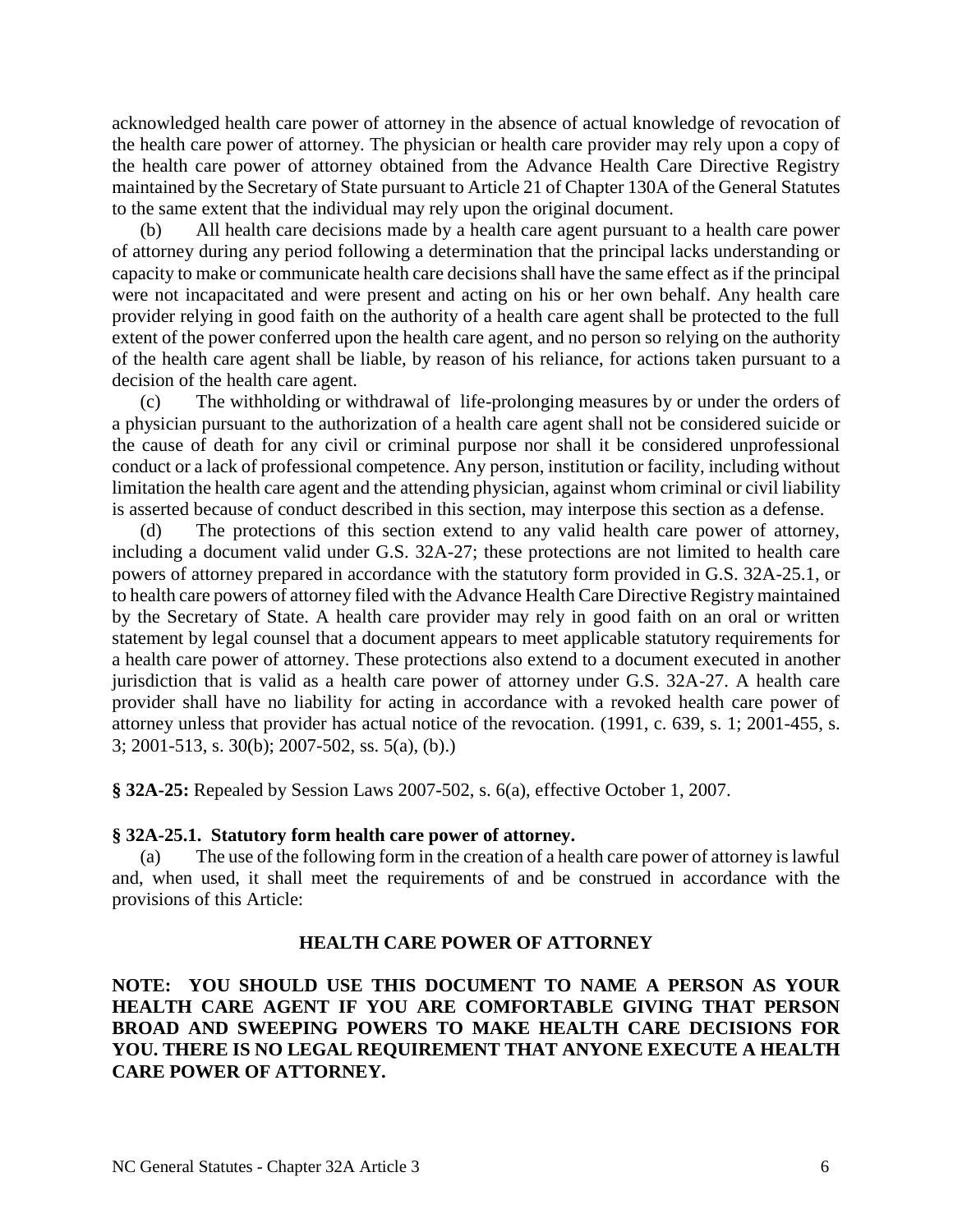*EXPLANATION: You have the right to name someone to make health care decisions for you when you cannot make or communicate those decisions. This form may be used to create a health care power of attorney, and meets the requirements of North Carolina law. However, you are not required to use this form, and North Carolina law allows the use of other forms that meet certain requirements. If you prepare your own health care power of attorney, you should be very careful to make sure it is consistent with North Carolina law.*

*This document gives the person you designate as your health care agent broad powers to make health care decisions for you when you cannot make the decision yourself or cannot communicate your decision to other people. You should discuss your wishes concerning life-prolonging measures, mental health treatment, and other health care decisions with your health care agent. Except to the extent that you express specific limitations or restrictions in this form, your health care agent may make any health care decision you could make yourself.*

*This form does not impose a duty on your health care agent to exercise granted powers, but when a power is exercised, your health care agent will be obligated to use due care to act in your best interests and in accordance with this document.*

*This Health Care Power of Attorney form is intended to be valid in any jurisdiction in which it is presented, but places outside North Carolina may impose requirements that this form does not meet.*

*If you want to use this form, you must complete it, sign it, and have your signature witnessed by two qualified witnesses and proved by a notary public. Follow the instructions about which choices you can initial very carefully. Do not sign this form until two witnesses and a notary public are present to watch you sign it. You then should give a copy to your health care agent and to any alternates you name. You should consider filing it with the Advance Health Care Directive Registry maintained by the North Carolina Secretary of State:* http://www.nclifelinks.org/ahcdr/

## **1. Designation of Health Care Agent.**

I, \_\_\_\_\_\_\_\_\_\_\_\_\_\_\_, being of sound mind, hereby appoint the following person(s) to serve as my health care agent(s) to act for me and in my name (in any way I could act in person) to make health care decisions for me as authorized in this document. My designated health care agent(s) shall serve alone, in the order named.

| Α.<br>Name:<br>Home Address:                                                                                                          | Home Telephone:<br>Work Telephone:                                    |
|---------------------------------------------------------------------------------------------------------------------------------------|-----------------------------------------------------------------------|
|                                                                                                                                       | Cellular Telephone:<br><u> 1989 - Alexandria Alexandria III e ale</u> |
| <b>B.</b><br>Name:                                                                                                                    | Home Telephone:                                                       |
| Home Address:<br><u> 2000 - 2000 - 2000 - 2000 - 2000 - 2000 - 2000 - 2000 - 2000 - 2000 - 2000 - 2000 - 2000 - 2000 - 2000 - 200</u> | Work Telephone:                                                       |
|                                                                                                                                       | Cellular Telephone:                                                   |
| C.<br>Name:                                                                                                                           | Home Telephone:                                                       |
| Home Address:                                                                                                                         | Work Telephone:                                                       |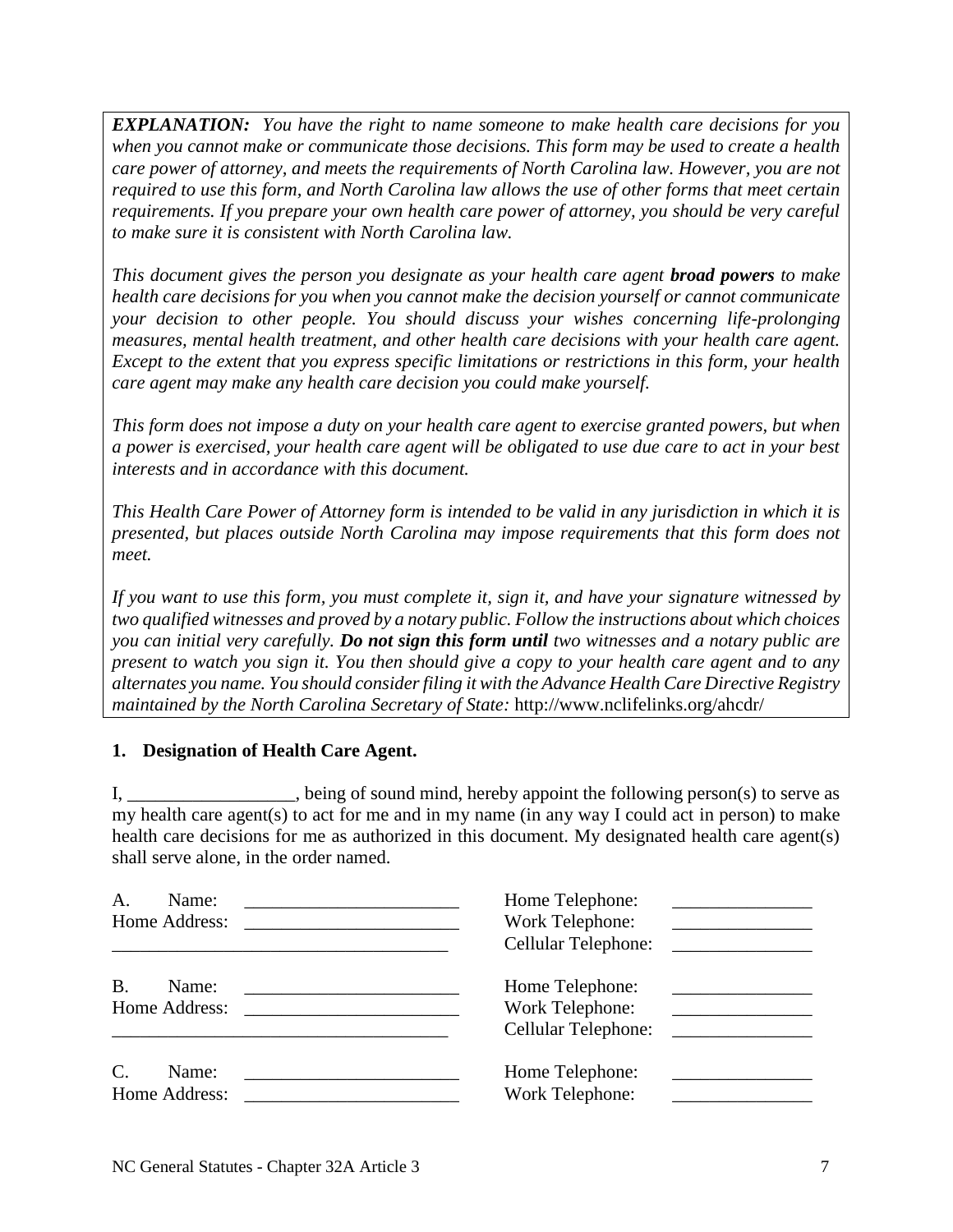Cellular Telephone:

Any successor health care agent designated shall be vested with the same power and duties as if originally named as my health care agent, and shall serve any time his or her predecessor is not reasonably available or is unwilling or unable to serve in that capacity.

## **2. Effectiveness of Appointment.**

My designation of a health care agent expires only when I revoke it. Absent revocation, the authority granted in this document shall become effective when and if one of the physician(s) listed below determines that I lack capacity to make or communicate decisions relating to my health care, and will continue in effect during that incapacity, or until my death, except if I authorize my health care agent to exercise my rights with respect to anatomical gifts, autopsy, or disposition of my remains, this authority will continue after my death to the extent necessary to exercise that authority.

> 1. \_\_\_\_\_\_\_\_\_\_\_\_\_\_\_\_\_\_\_\_\_\_\_ *(Physician)* 2. \_\_\_\_\_\_\_\_\_\_\_\_\_\_\_\_\_\_\_\_\_\_\_ *(Physician)*

If I have not designated a physician, or no physician(s) named above is reasonably available, the determination that I lack capacity to make or communicate decisions relating to my health care shall be made by my attending physician.

## **3. Revocation.**

Any time while I am competent, I may revoke this power of attorney in a writing I sign or by communicating my intent to revoke, in any clear and consistent manner, to my health care agent or my health care provider.

## **4. General Statement of Authority Granted.**

Subject to any restrictions set forth in Section 5 below, I grant to my health care agent full power and authority to make and carry out all health care decisions for me. These decisions include, but are not limited to:

- A. Requesting, reviewing, and receiving any information, verbal or written, regarding my physical or mental health, including, but not limited to, medical and hospital records, and to consent to the disclosure of this information.
- B. Employing or discharging my health care providers.
- C. Consenting to and authorizing my admission to and discharge from a hospital, nursing or convalescent home, hospice, long-term care facility, or other health care facility.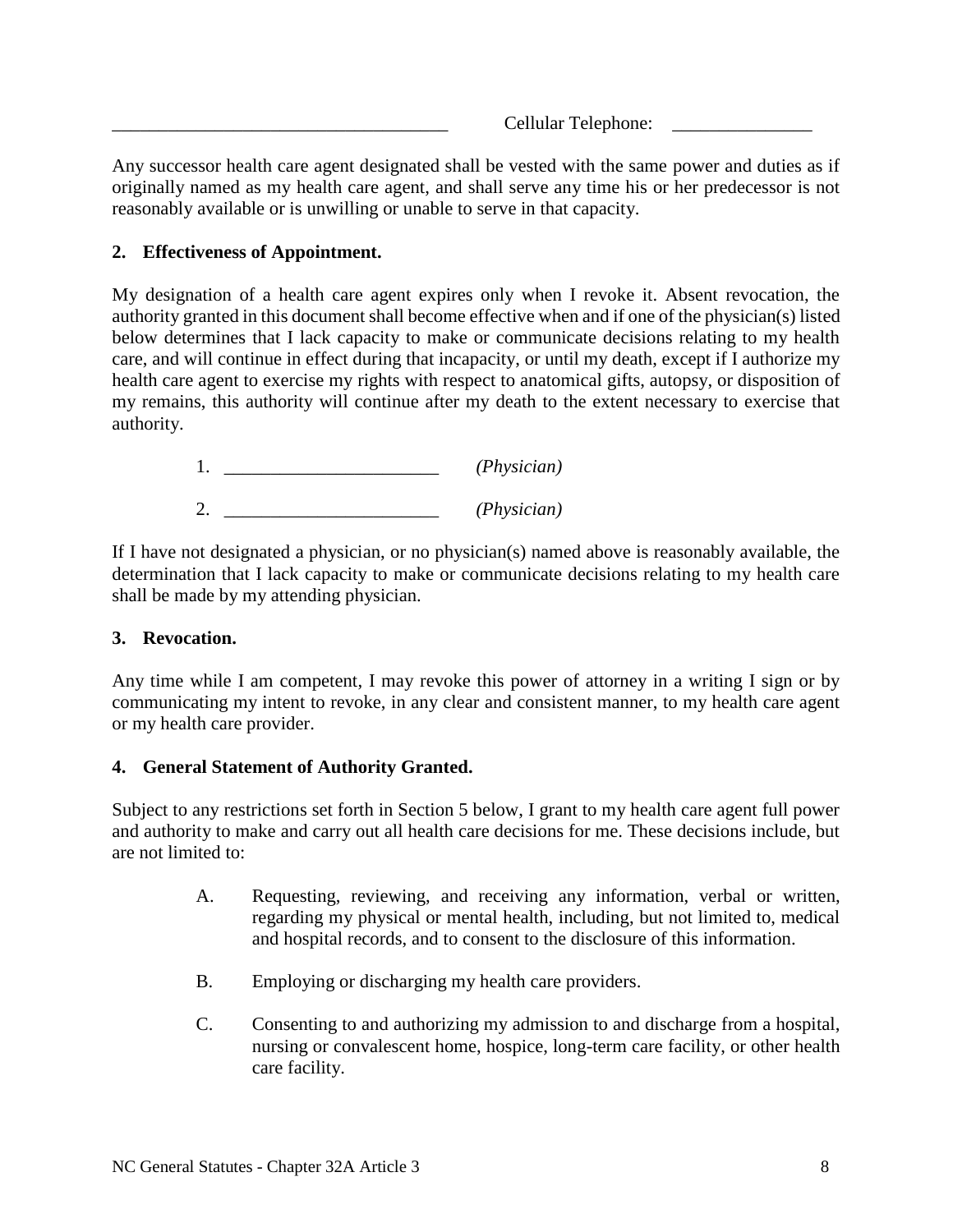- D. Consenting to and authorizing my admission to and retention in a facility for the care or treatment of mental illness.
- E. Consenting to and authorizing the administration of medications for mental health treatment and electroconvulsive treatment (ECT) commonly referred to as "shock treatment."
- F. Giving consent for, withdrawing consent for, or withholding consent for, X-ray, anesthesia, medication, surgery, and all other diagnostic and treatment procedures ordered by or under the authorization of a licensed physician, dentist, podiatrist, or other health care provider. This authorization specifically includes the power to consent to measures for relief of pain.
- G. Authorizing the withholding or withdrawal of life-prolonging measures.
- H. Providing my medical information at the request of any individual acting as my attorney-in-fact under a durable power of attorney or as a Trustee or successor Trustee under any Trust Agreement of which I am a Grantor or Trustee, or at the request of any other individual whom my health care agent believes should have such information. I desire that such information be provided whenever it would expedite the prompt and proper handling of my affairs or the affairs of any person or entity for which I have some responsibility. In addition, I authorize my health care agent to take any and all legal steps necessary to ensure compliance with my instructions providing access to my protected health information. Such steps shall include resorting to any and all legal procedures in and out of courts as may be necessary to enforce my rights under the law and shall include attempting to recover attorneys' fees against anyone who does not comply with this health care power of attorney.
- I. To the extent I have not already made valid and enforceable arrangements during my lifetime that have not been revoked, exercising any right I may have to authorize an autopsy or direct the disposition of my remains.
- J. Taking any lawful actions that may be necessary to carry out these decisions, including, but not limited to: (i) signing, executing, delivering, and acknowledging any agreement, release, authorization, or other document that may be necessary, desirable, convenient, or proper in order to exercise and carry out any of these powers; (ii) granting releases of liability to medical providers or others; and (iii) incurring reasonable costs on my behalf related to exercising these powers, provided that this health care power of attorney shall not give my health care agent general authority over my property or financial affairs.

## **5. Special Provisions and Limitations.**

(Notice: The authority granted in this document is intended to be as broad as possible so that your health care agent will have authority to make any decisions you could make to obtain or terminate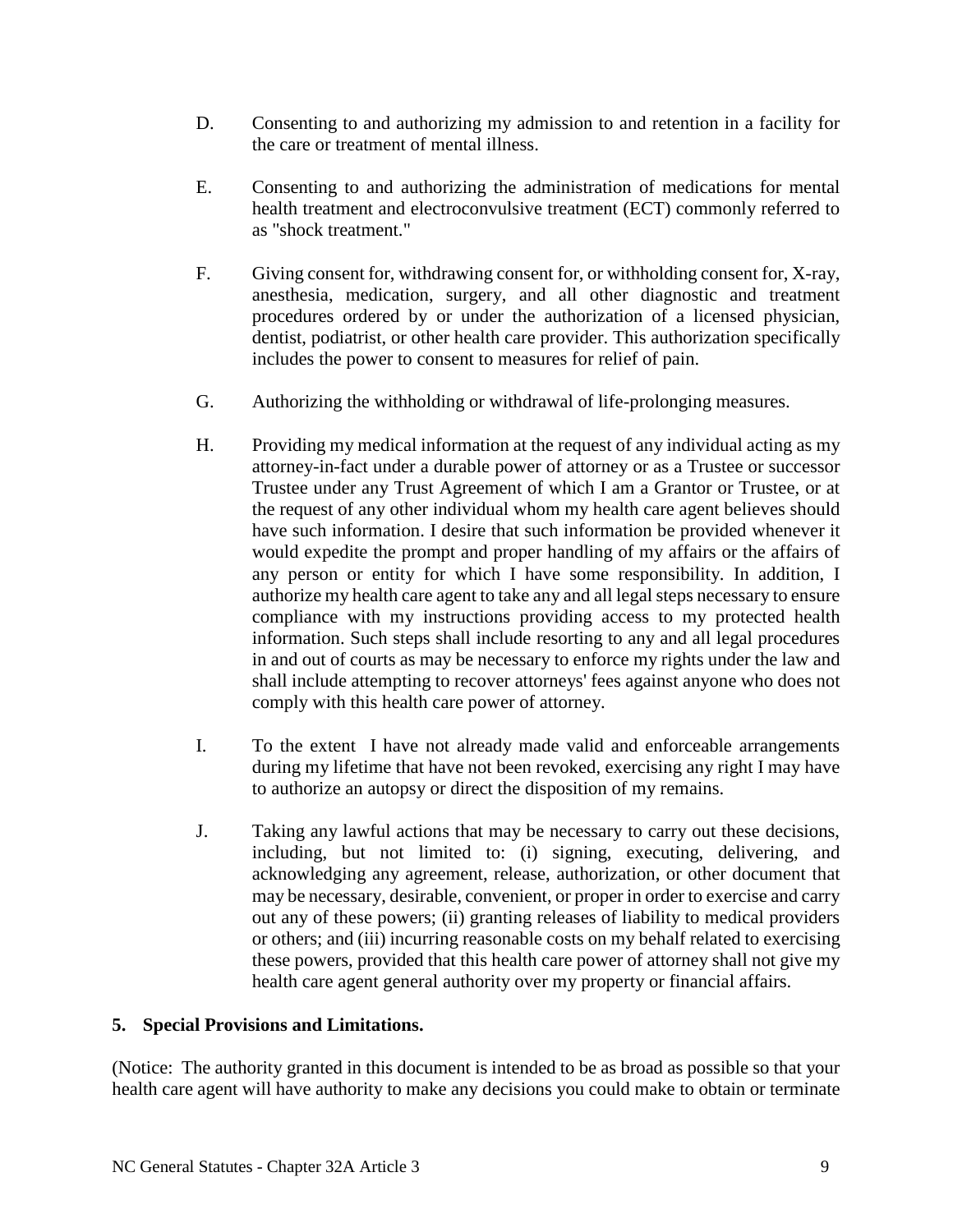any type of health care treatment or service. If you wish to limit the scope of your health care agent's powers, you may do so in this section. If none of the following are initialed, there will be no special limitations on your agent's authority.)

- A. Limitations about Artificial Nutrition or Hydration: In exercising the authority to make health care decisions on my behalf, my health care agent:
- shall NOT have the authority to withhold artificial nutrition *(Initial)* (such as through tubes) OR may exercise that authority only in accordance with the following special provisions:

\_\_\_\_\_\_\_\_\_\_\_\_\_\_\_\_\_\_\_\_\_\_\_\_\_\_\_\_\_\_\_\_\_\_\_\_\_\_\_\_\_\_\_\_\_\_\_\_\_\_ \_\_\_\_\_\_\_\_\_\_\_\_\_\_\_\_\_\_\_\_\_\_\_\_\_\_\_\_\_\_\_\_\_\_\_\_\_\_\_\_\_\_\_\_\_\_\_\_\_\_

\_\_\_\_\_\_\_\_\_\_\_\_\_\_\_\_\_\_\_\_\_\_\_\_\_\_\_\_\_\_\_\_\_\_\_\_\_\_\_\_\_\_\_\_\_\_\_\_\_\_ \_\_\_\_\_\_\_\_\_\_\_\_\_\_\_\_\_\_\_\_\_\_\_\_\_\_\_\_\_\_\_\_\_\_\_\_\_\_\_\_\_\_\_\_\_\_\_\_\_\_

shall NOT have the authority to withhold artificial hydration *(Initial)* (such as through tubes) OR may exercise that authority only in accordance with the following special provisions:

### **NOTE: If you initial either block but do not insert any special provisions, your health care agent shall have NO AUTHORITY to withhold artificial nutrition or hydration.**

B. Limitations Concerning Health Care Decisions. In exercising *(Initial)* the authority to make health care decisions on my behalf, the authority of my health care agent is subject to the following special provisions: (Here you may include any specific provisions you deem appropriate such as: your own definition of when life-prolonging measures should be withheld or discontinued, or instructions to refuse any specific types of treatment that are inconsistent with your religious beliefs, or are unacceptable to you for any other reason.)

> \_\_\_\_\_\_\_\_\_\_\_\_\_\_\_\_\_\_\_\_\_\_\_\_\_\_\_\_\_\_\_\_\_\_\_\_\_\_\_\_\_\_\_\_\_\_\_\_\_\_ \_\_\_\_\_\_\_\_\_\_\_\_\_\_\_\_\_\_\_\_\_\_\_\_\_\_\_\_\_\_\_\_\_\_\_\_\_\_\_\_\_\_\_\_\_\_\_\_\_\_

## **NOTE: DO NOT initial unless you insert a limitation.**

\_\_\_\_\_\_\_\_\_\_\_\_\_\_ C. Limitations Concerning Mental Health Decisions. In *(Initial)* exercising the authority to make mental health decisions on my behalf, the authority of my health care agent is subject to the following special provisions: (Here you may include any specific provisions you deem appropriate such as: limiting the grant of authority to make only mental health treatment decisions, your own instructions regarding the administration or withholding of psychotropic medications and electroconvulsive treatment (ECT), instructions regarding your admission to and retention in a health care facility for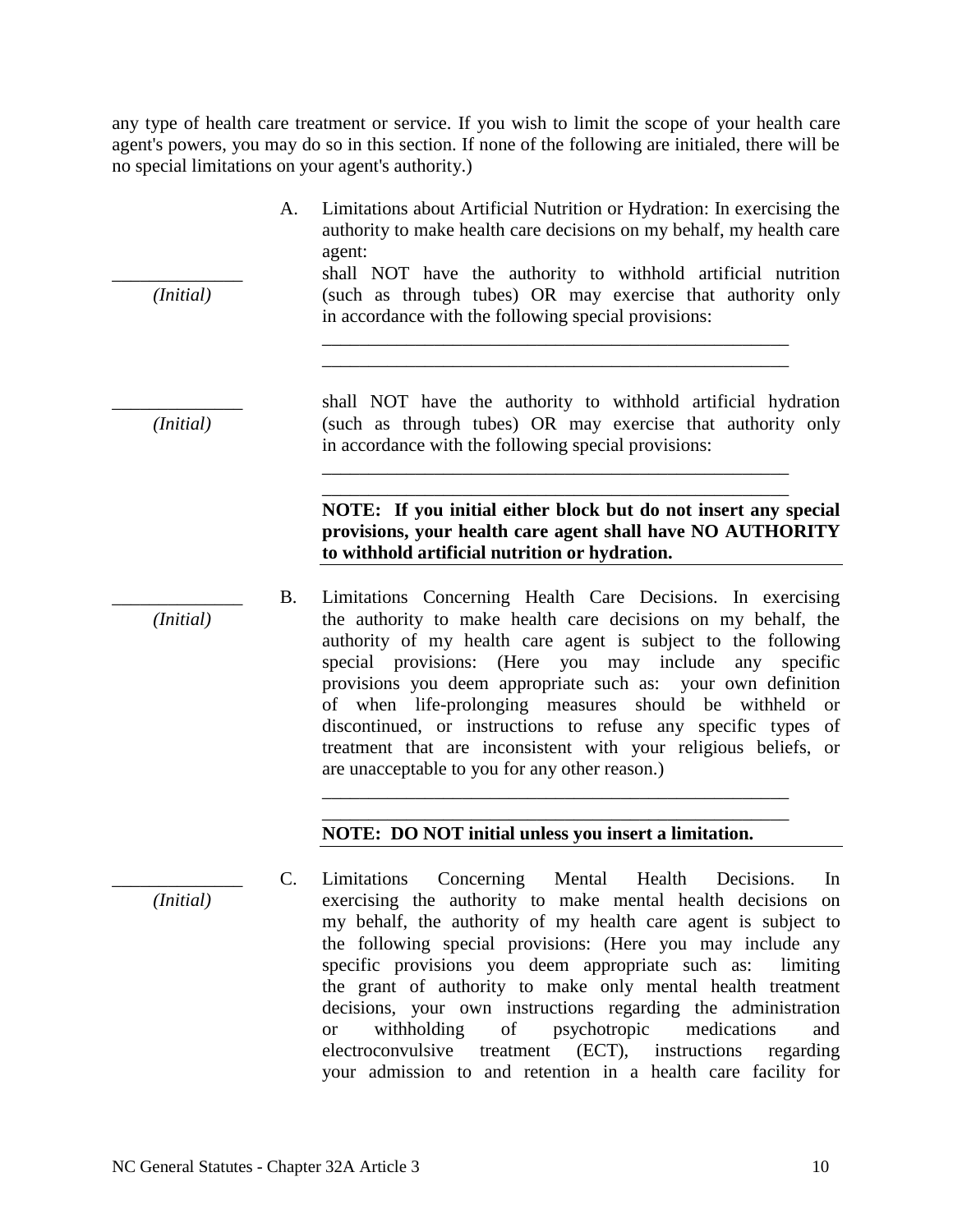mental health treatment, or instructions to refuse any specific types of treatment that are unacceptable to you.)

#### **NOTE: DO NOT initial unless you insert a limitation.**

\_\_\_\_\_\_\_\_\_\_\_\_\_\_\_\_\_\_\_\_\_\_\_\_\_\_\_\_\_\_\_\_\_\_\_\_\_\_\_\_\_\_\_\_\_\_\_\_\_\_ \_\_\_\_\_\_\_\_\_\_\_\_\_\_\_\_\_\_\_\_\_\_\_\_\_\_\_\_\_\_\_\_\_\_\_\_\_\_\_\_\_\_\_\_\_\_\_\_\_\_

D. Advance Instruction for Mental Health Treatment. (Notice: *(Initial)* This health care power of attorney may incorporate or be combined with an advance instruction for mental health treatment, executed in accordance with Part 2 of Article 3 of Chapter 122C of the General Statutes, which you may use to state your instructions regarding mental health treatment in the event you lack capacity to make or communicate mental health treatment decisions. Because your health care agent's decisions must be consistent with any statements you have expressed in an advance instruction, you should indicate here whether you have executed an advance instruction for mental health treatment): \_\_\_\_\_\_\_\_\_\_\_\_\_\_\_\_\_\_\_\_\_\_\_\_\_\_\_\_\_\_\_\_\_\_\_\_\_\_\_\_\_\_\_\_\_\_\_\_\_\_

#### **NOTE: DO NOT initial unless you insert a limitation.**

\_\_\_\_\_\_\_\_\_\_\_\_\_\_\_\_\_\_\_\_\_\_\_\_\_\_\_\_\_\_\_\_\_\_\_\_\_\_\_\_\_\_\_\_\_\_\_\_\_\_

E. Autopsy and Disposition of Remains. In exercising the *(Initial)* authority to make decisions regarding autopsy and disposition of remains on my behalf, the authority of my health care agent is subject to the following special provisions and limitations. (Here you may include any specific limitations you deem appropriate such as: limiting the grant of authority and the scope of authority, or instructions regarding burial or cremation):

#### **NOTE: DO NOT initial unless you insert a limitation.**

\_\_\_\_\_\_\_\_\_\_\_\_\_\_\_\_\_\_\_\_\_\_\_\_\_\_\_\_\_\_\_\_\_\_\_\_\_\_\_\_\_\_\_\_\_\_\_\_\_\_ \_\_\_\_\_\_\_\_\_\_\_\_\_\_\_\_\_\_\_\_\_\_\_\_\_\_\_\_\_\_\_\_\_\_\_\_\_\_\_\_\_\_\_\_\_\_\_\_\_\_

#### **6. Organ Donation.**

To the extent I have not already made valid and enforceable arrangements during my lifetime that have not been revoked, my health care agent may exercise any right I may have to:

\_\_\_\_\_\_\_\_\_\_\_\_\_\_ donate any needed organs or parts; or

*(Initial)*

\_\_\_\_\_\_\_\_\_\_\_\_\_\_ donate only the following organs or parts:

*(Initial)*

#### **NOTE: DO NOT INITIAL BOTH BLOCKS ABOVE.**

\_\_\_\_\_\_\_\_\_\_\_\_\_\_\_\_\_\_\_\_\_\_\_\_\_\_\_\_\_\_\_\_\_\_\_\_\_\_\_\_\_\_\_\_\_\_\_\_\_\_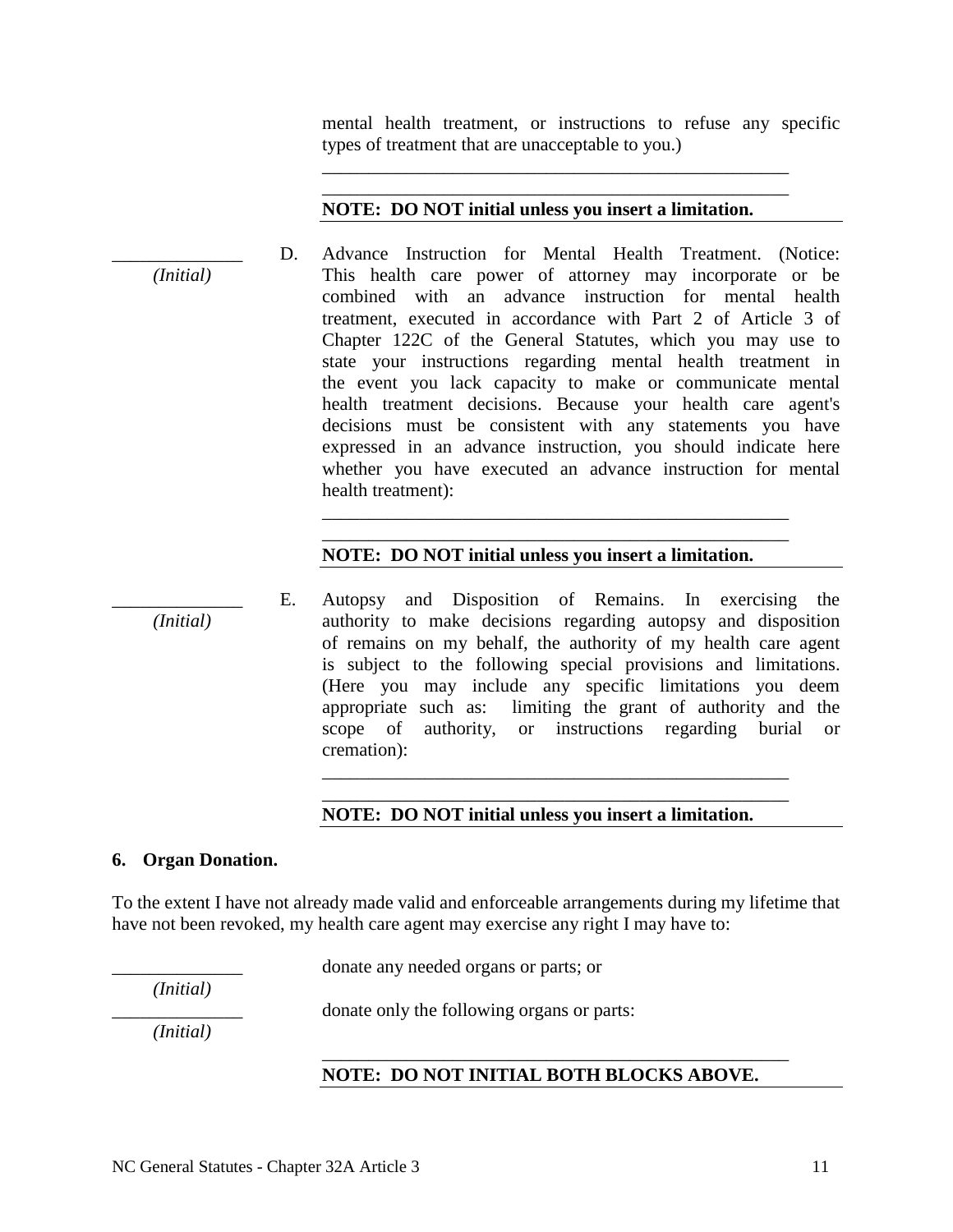\_\_\_\_\_\_\_\_\_\_\_\_\_\_ donate my body for anatomical study if needed.

*(Initial)*

In exercising the authority to make donations, my health care *(Initial)* agent is subject to the following special provisions and limitations: (Here you may include any specific limitations you deem appropriate such as: limiting the grant of authority and the scope of authority, or instructions regarding gifts of the body or body parts.)

## **NOTE: DO NOT initial unless you insert a limitation.**

\_\_\_\_\_\_\_\_\_\_\_\_\_\_\_\_\_\_\_\_\_\_\_\_\_\_\_\_\_\_\_\_\_\_\_\_\_\_\_\_\_\_\_\_\_\_\_\_\_\_ \_\_\_\_\_\_\_\_\_\_\_\_\_\_\_\_\_\_\_\_\_\_\_\_\_\_\_\_\_\_\_\_\_\_\_\_\_\_\_\_\_\_\_\_\_\_\_\_\_\_ \_\_\_\_\_\_\_\_\_\_\_\_\_\_\_\_\_\_\_\_\_\_\_\_\_\_\_\_\_\_\_\_\_\_\_\_\_\_\_\_\_\_\_\_\_\_\_\_\_\_

## **NOTE: NO AUTHORITY FOR ORGAN DONATION IS GRANTED IN THIS INSTRUMENT WITHOUT YOUR INITIALS.**

## **7. Guardianship Provision.**

If it becomes necessary for a court to appoint a guardian of my person, I nominate the persons designated in Section 1, in the order named, to be the guardian of my person, to serve without bond or security. The guardian shall act consistently with G.S. 35A-1201(a)(5).

### **8. Reliance of Third Parties on Health Care Agent.**

- A. No person who relies in good faith upon the authority of or any representations by my health care agent shall be liable to me, my estate, my heirs, successors, assigns, or personal representatives, for actions or omissions in reliance on that authority or those representations.
- B. The powers conferred on my health care agent by this document may be exercised by my health care agent alone, and my health care agent's signature or action taken under the authority granted in this document may be accepted by persons as fully authorized by me and with the same force and effect as if I were personally present, competent, and acting on my own behalf. All acts performed in good faith by my health care agent pursuant to this power of attorney are done with my consent and shall have the same validity and effect as if I were present and exercised the powers myself, and shall inure to the benefit of and bind me, my estate, my heirs, successors, assigns, and personal representatives. The authority of my health care agent pursuant to this power of attorney shall be superior to and binding upon my family, relatives, friends, and others.

#### **9. Miscellaneous Provisions.**

A. Revocation of Prior Powers of Attorney. I revoke any prior health care power of attorney. The preceding sentence is not intended to revoke any general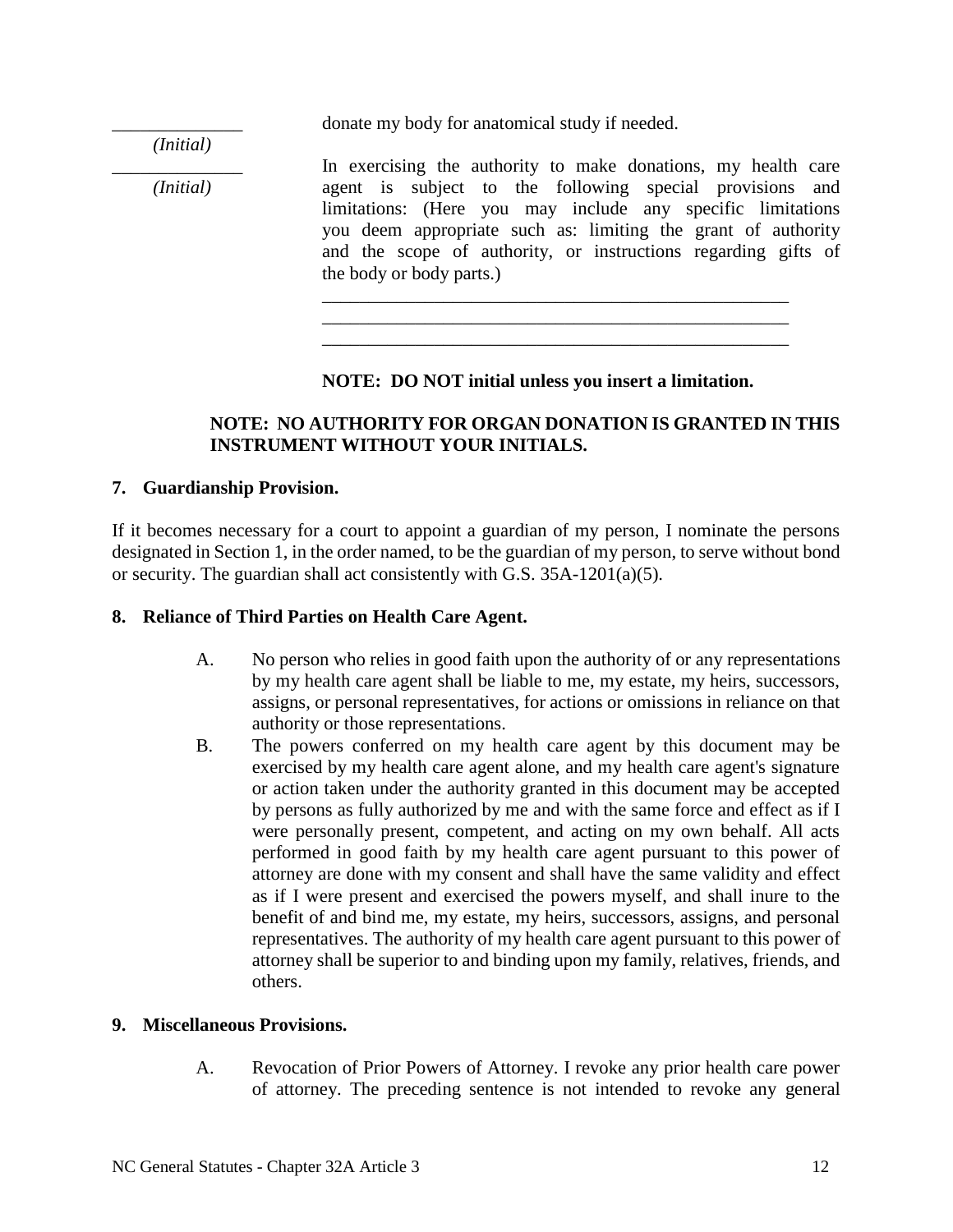powers of attorney, some of the provisions of which may relate to health care; however, this power of attorney shall take precedence over any health care provisions in any valid general power of attorney I have not revoked.

- B. Jurisdiction, Severability, and Durability. This Health Care Power of Attorney is intended to be valid in any jurisdiction in which it is presented. The powers delegated under this power of attorney are severable, so that the invalidity of one or more powers shall not affect any others. This power of attorney shall not be affected or revoked by my incapacity or mental incompetence.
- C. Health Care Agent Not Liable. My health care agent and my health care agent's estate, heirs, successors, and assigns are hereby released and forever discharged by me, my estate, my heirs, successors, assigns, and personal representatives from all liability and from all claims or demands of all kinds arising out of my health care agent's acts or omissions, except for my health care agent's willful misconduct or gross negligence.
- D. No Civil or Criminal Liability. No act or omission of my health care agent, or of any other person, entity, institution, or facility acting in good faith in reliance on the authority of my health care agent pursuant to this Health Care Power of Attorney shall be considered suicide, nor the cause of my death for any civil or criminal purposes, nor shall it be considered unprofessional conduct or as lack of professional competence. Any person, entity, institution, or facility against whom criminal or civil liability is asserted because of conduct authorized by this Health Care Power of Attorney may interpose this document as a defense.
- E. Reimbursement. My health care agent shall be entitled to reimbursement for all reasonable expenses incurred as a result of carrying out any provision of this directive.

By signing here, I indicate that I am mentally alert and competent, fully informed as to the contents of this document, and understand the full import of this grant of powers to my health care agent.

This the day of the day of the set of  $\sim 20$ .

 $(SEAL)$ 

I hereby state that the principal, being of sound mind, signed (or directed another to sign on the principal's behalf) the foregoing health care power of attorney in my presence, and that I am not related to the principal by blood or marriage, and I would not be entitled to any portion of the estate of the principal under any existing will or codicil of the principal or as an heir under the Intestate Succession Act, if the principal died on this date without a will. I also state that I am not the principal's attending physician, nor a licensed health care provider or mental health treatment provider who is (1) an employee of the principal's attending physician or mental health treatment provider, (2) an employee of the health facility in which the principal is a patient,